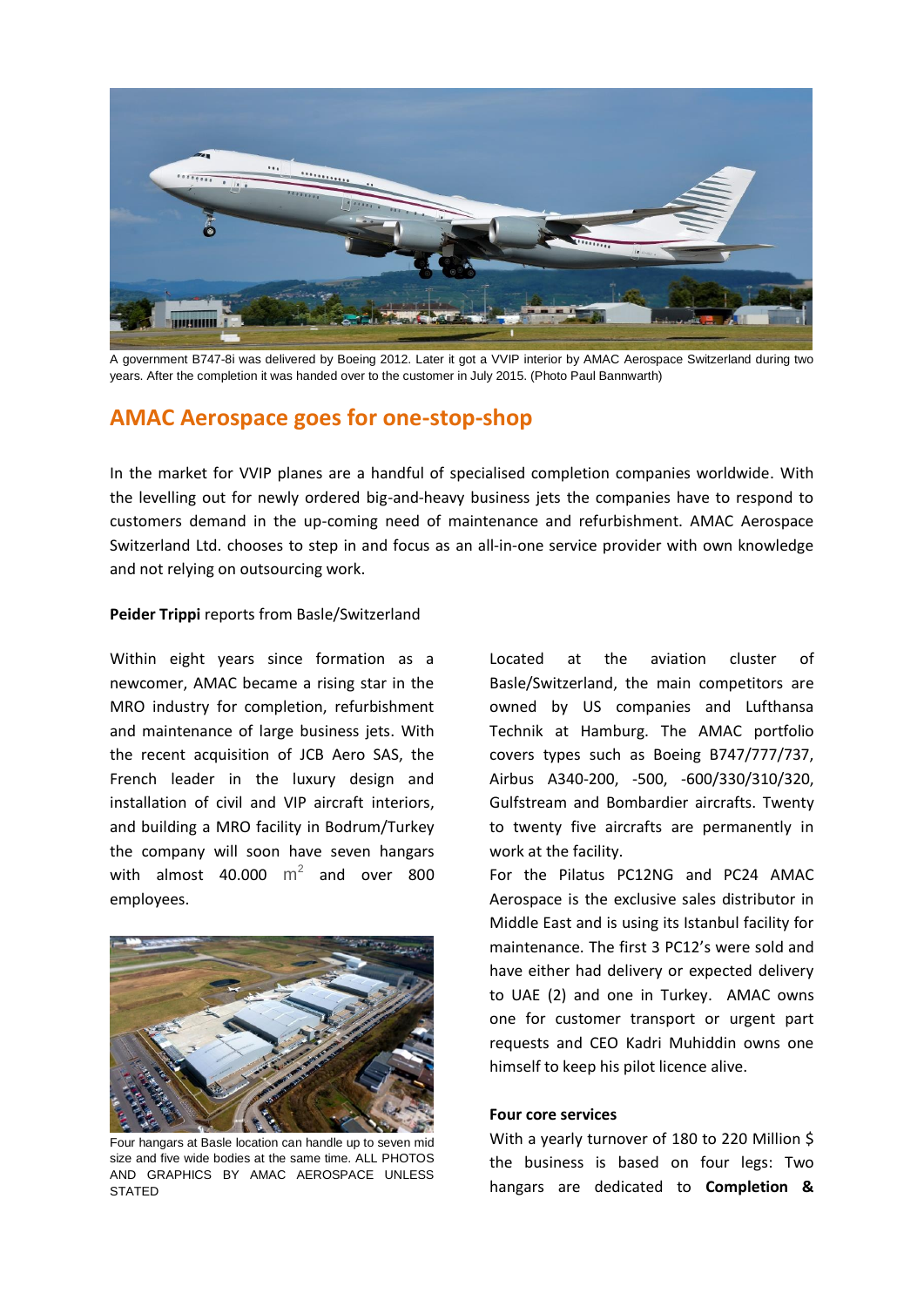**Refurbishment**, including partial design and engineering in-house capability and all workshops for production. In between 2010 and 2015 seventeen VVIP/VIP-aircrafts went through the AMAC hangar doors, from ACJ319 up to B747-8i. **Maintenance** is performed for small and medium sized aircrafts in the first shorter hangar and the "heavies" in the new built hangar IV. It includes airframes, engines and fuselage repair and aircraft skin replacements. The share between C/R and M was in the past 65% to 35%, in the near future changing to an equal level.



Maintenance projects are steadily growing; with more B777 and B747 to come the hours even have a steeper development.

**Aircraft Management and Sales** is located in Zurich. It covers about 25 3<sup>rd</sup> party aircrafts. The fourth service is dedicated to **Charter** with own, including the only VIP MD87, or private or commercially registered aircrafts.

## **Flat organization and Leadership**

AMAC Aerospace is owned by CEO Kadri Muhiddin, CFO Mauro Grossi and COO Bernd Schramm. To keep the organization flexible and lean, a flat organization and an open door policy up to the CEO office – that is what AMAC is standing for. A strong bond between management and shop floor is the seed for motivation, trust and quality. During a shop tour, [VP Strategic Operations & Business](https://www.linkedin.com/title/vp-strategic-operations-%26-business-development?trk=mprofile_title)  [Development,](https://www.linkedin.com/title/vp-strategic-operations-%26-business-development?trk=mprofile_title) Waleed Muhiddin (son of Kadri) greets employees by first names. This tells a story by itself. Success is not for free and to keep over 40 nations and 800 people on track in a fast growing company is an outstanding achievement.

### **In-house production at Basle**

Kadri Muhiddin and his crew are strong believers of an in-house competence in craftsmanship. The short delivery, high quality and no supply chain hassles are the bone of success in this highly demanding market. For example, to stay "top of the breed", wood supplies (12 different species on stock) are bought in directly from local markets. In an ACJ-project about 800 kg of it was needed. 10% was finally installed in the plane, some as paper-thin veneer … made by AMAC.

During the eight years over 6000 m2 of workshops were built, a workforce of almost 200 was developed. Taking over qualified people from the nearby French car maker industry and redundant Lufthansa Technik specialist was a key success factor in the rapid development. In 2015 436.000 man-hours were involved in the Production Organization. Design Organization was staffed with 113 Engineers and Designers, producing over 230.000 man-hours. With Maintenance and Quality Assurance at 174 employees, a headcount of 118 in Administration and 33 Safety & Security staff the overall ads up to 631, soon more than 650 in Basle.



The idea for the unique wooden structure for its hangar was born out of the steel shortage at the world market when built the first hangar in 2008. The better fire resistance of wood compared with steel, the "cosy" and elegant appearance let AMAC stick at the wood construction for another three hangars to come in an eight years' timeframe at Basle.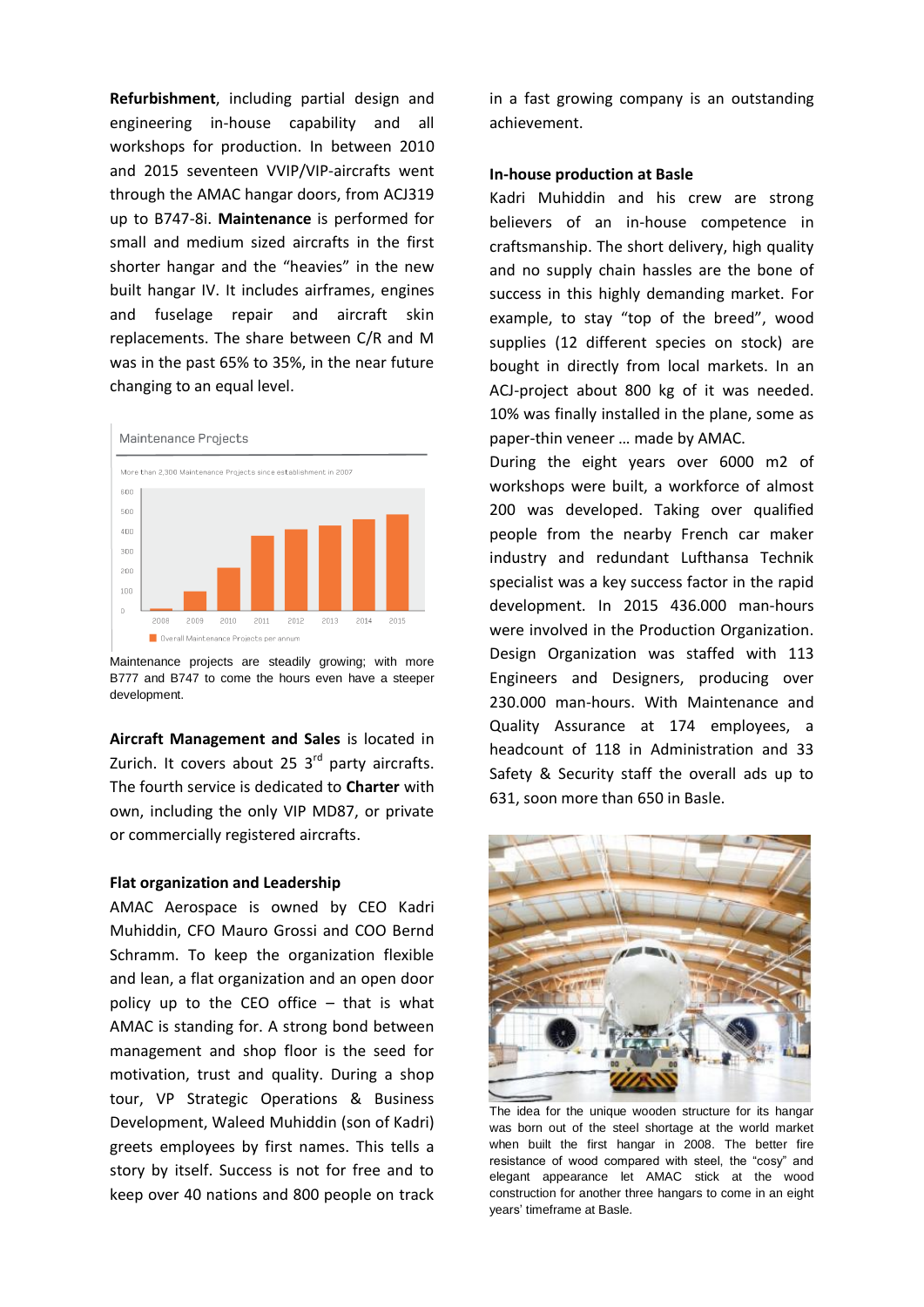## **Latest achievements**

Like a hurdler, things are one after the other and at a high pace at AMAC:

- First completion of a VVIP B747-8i in 2015. This made AMAC Aerospace the first completion centre in the world to redeliver an aircraft of this size and complexity. 500.000 man-hours, 700 km and 1.5 t of cables (some bundles are over 60 m long) were built in.
- Fifth B777 C-Check accomplished, another order is imminent.
- AMAC is proud, that it is the first completion centre that ever has installed 4K cabin monitors in an aircraft. This went along with 4K capable Flight Information System for a private operated B737-800.
- Another first in the completion world is to design, build and certificate a fully fitted home kitchen instead of a galley in a ACJ319 VIP aircraft.
- It is currently developing the fuselage mounted KA-Band antenna system STC for the aircraft types B777, A340 and BBJ.
- AMAC provided support in the launch of a new Middle East commercial operator with five different aircrafts involved.
- Receiving the FAA Air Agency Certificate in June 2015, this opens the market for Nregistered aircrafts. Followed by Part 145 rating for A310 type. The certification for China is pending. AMAC has now in 20 countries the Maintenance Approval Certificate.
- It took position in the Middle East market with opening MRO and Completion Bases in Turkey, first Istanbul and now Bodrum.
- Carbon fiber knowledge and 3D-printing (items in a 30x30x30 cm cube) were started 2014 and are now in standard use.

AMAC Aerospace understands itself as a market driven company and successfully building up its global reach with latest innovation and increasing of capacity. As the **biggest private company** in this field (all other completion centers are government or corporate owned) it can rely on its own

strength. To keep a 1 Billion \$ order book alive, it's not allowed to forfeit any opportunity.



Boeing B777-200LR VVIP Completion: A masterpiece of engineering and craftsmanship.

## **Outlook**

CEO Kadri Muhiddin sees a positive outlook for his AMAC. With strategic goals in mind such as "pushing the boundaries", innovation, quick market reaction (play out the advantage of a private enterprise – owner driven) and a healthy financial situation with no loans, he sets on several issues:

- **Make AMAC through the one-stop-shop** the first address for VVIP/VIP aircraft owners.
- B747, as there are 15 VVIP/VIP units operated in the Middle East.
- **Maintenance, as VVIP/VIP-planes getting** older and customers prefer dedicated MRO services with knowledge of completion and refurbishing. A need for another hangar has soon to be decided.
- The B777 C-Checks and refurbishing have an increasing demand. The same will be for the Bombardier Global Expresses.
- New digital systems, 2-3 Million \$ per aircraft, are in rising demand.
- As an option for end of 2017 is an assembly line in discussion with an OEM.

Asked in this context about the strategic value of the PC12/PC24 distributer decision, Kadri Muhiddin made a frank statement: Why do people marry? It's not always strategic thinking – loving (a plane) can be motivation too!